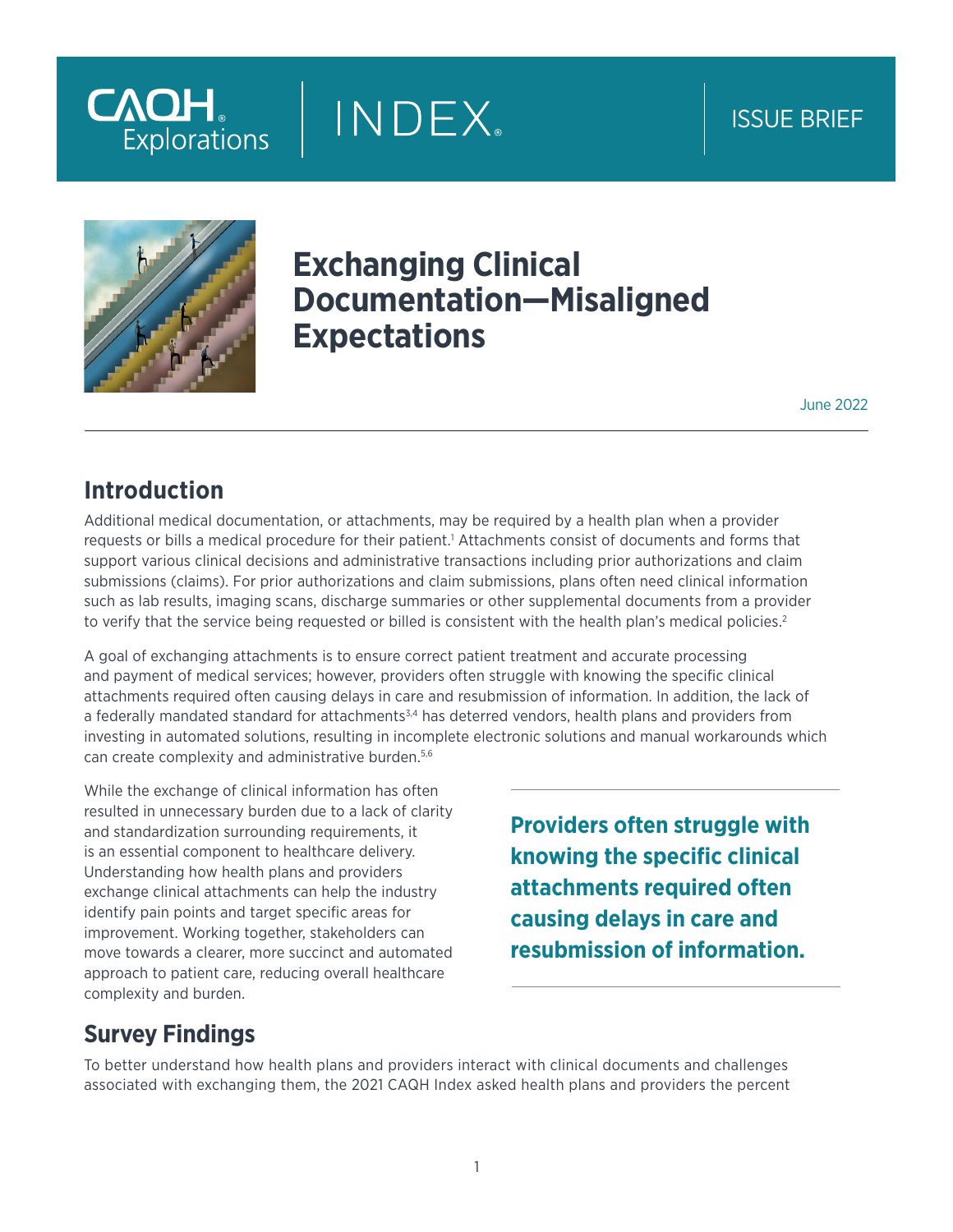of prior authorizations and claims requiring additional clinical information. Knowing this can provide insights into the quality and understanding of the guidelines and requirements associated with submitting clinical documentation.

#### **Additional Clinical Documentation – What is Needed**

The percent of prior authorizations and claims requiring additional clinical documentation varied by health plans and providers. Regardless of how the information is exchanged (i.e., mail, fax, web portal or automated transaction) providers were over three times more likely to submit additional clinical documentation related to prior authorizations and claims than health plans required, suggesting a disconnect between what health plans require and what providers think they should send. Providers may be spending unnecessary time and effort gathering and sending documents that are not required or needed.

Given the lack of standardized requirements and formats associated with attachments, providers are often unsure what information to send health plans resulting in multiple resubmissions and added burden. Outdated, varied and changing guidelines and codes related to prior authorizations and claims also result in resubmissions and follow-up.<sup>7,8,9</sup> Opportunities exist to help providers better understand requirements

#### **Additional Clinical Documentation Required**

|                     | <b>Prior Authorizations</b> | <b>Claims</b> |
|---------------------|-----------------------------|---------------|
| <b>Health Plans</b> | 12%                         | 5%            |
| <b>Providers</b>    | 38%                         | 24%           |

related to clinical attachments and make available current guidelines.

### **Avenues for Improving Clinical Attachment Burden**

As the industry awaits a mandated electronic attachments standard, health plans and providers continue to wrestle with exchanging clinical documentation often through costly and time-consuming manual processes. According to the 2021 CAQH Index, attachments are the most manual administrative transaction studied with only 21 percent exchanged electronically.<sup>10</sup> To help reduce the burden associated with exchanging clinical attachments, provider education is needed to clarify and convey what clinical information is needed and required. Additionally, it is essential to push for the adoption of an electronic standard as well as develop operating rules and requirements to foster the consistent exchange of information.

In support of these efforts, in 2021, the CAQH CORE Attachments Subgroup developed new operating rule requirements11,12 aimed at enabling providers to send documentation to support a prior authorization or claim electronically in a uniform format to health plans — clarifying and speeding up the adjudication of prior authorizations and claims. These operating rules establish infrastructure and data content requirements for attachments and support both existing and emerging standards including the X12 275, HL7 CDA and FHIR.13

Through provider guidance and adoption of an attachment standard and operating rules, the industry can simplify and improve the lines of communication between administrative and clinical systems. Helping to clarify, align and integrate processes not only improves interoperability, but also reduces administrative burden ultimately benefiting the quality and cost of care for the patient.

### **Methodology**

The 2021 CAQH Index included questions related to clinical administrative workflow for medical health plans and providers. The measurement period represented January 1 to December 31, 2020. Results from this survey have been weighted to represent a national distribution of physicians by practice size as reported by the American Medical Association (AMA)<sup>14</sup> and the total number of U.S. covered lives reported by the AIS Directory of Health Plans.<sup>15</sup>